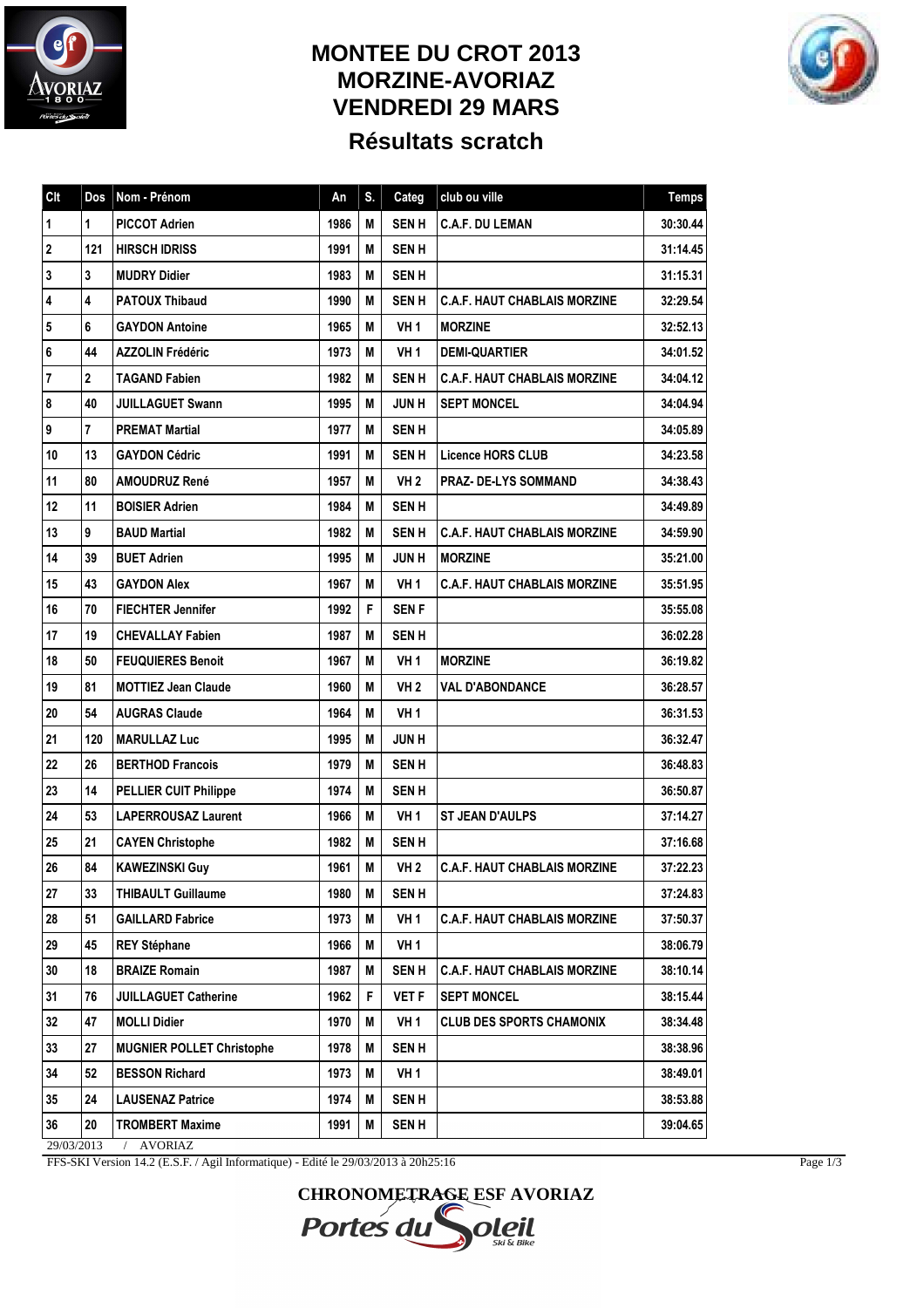| Clt    | Dos | Nom - Prénom                   | An   | S. | Categ           | club ou ville                       | <b>Temps</b> |
|--------|-----|--------------------------------|------|----|-----------------|-------------------------------------|--------------|
| 37     | 65  | <b>JUILLAGUET Daniel</b>       | 1967 | M  | <b>VH1</b>      | <b>SEPT MONCEL</b>                  | 39:30.24     |
| 38     | 30  | <b>BAUD Romain</b>             | 1989 | M  | <b>SENH</b>     | <b>C.A.F. HAUT CHABLAIS MORZINE</b> | 39:32.83     |
| 39     | 85  | <b>GANDER Alain</b>            | 1960 | M  | VH2             | <b>CLUB DES SPORTS CHAMONIX</b>     | 39:46.68     |
| 40     | 17  | <b>RONGER David</b>            | 1985 | M  | <b>SENH</b>     |                                     | 39:49.96     |
| 41     | 71  | <b>FAVRE Emilie</b>            | 1990 | F  | <b>SENF</b>     | <b>VAL D'ABONDANCE</b>              | 39:50.58     |
| 42     | 62  | <b>JARRE Antoine</b>           | 1971 | M  | VH <sub>1</sub> | <b>Praz Montagne</b>                | 40:13.28     |
| 43     | 22  | <b>BOUVET Yann</b>             | 1982 | M  | <b>SENH</b>     |                                     | 40:15.36     |
| 44     | 16  | <b>DEVILLE Damien</b>          | 1983 | М  | <b>SENH</b>     |                                     | 40:28.10     |
| 45     | 82  | <b>BUET Nicolas</b>            | 1965 | M  | <b>VH1</b>      | <b>MORZINE</b>                      | 40:37.11     |
| 46     | 87  | <b>COSSON Igor</b>             | 1961 | M  | <b>VH2</b>      | <b>CLUB DES SPORTS CHAMONIX</b>     | 41:00.53     |
| 47     | 92  | <b>MOREL Guy</b>               | 1960 | M  | VH <sub>2</sub> | PRAZ- DE-LYS SOMMAND                | 41:14.89     |
| 48     | 91  | <b>TAVERNIER Gilbert</b>       | 1958 | M  | VH2             | <b>C.A.F. HAUT CHABLAIS MORZINE</b> | 41:23.57     |
| 49     | 61  | <b>DUTANG Philippe</b>         | 1964 | M  | <b>VH1</b>      | <b>CLUSES</b>                       | 41:31.79     |
| $50\,$ | 75  | <b>BARDY Agnès</b>             | 1958 | F  | <b>VET F</b>    | <b>C.A.F. HAUT CHABLAIS MORZINE</b> | 41:47.20     |
| 51     | 41  | <b>DESHOUX Ronan</b>           | 1995 | M  | <b>JUNH</b>     |                                     | 41:52.51     |
| 52     | 58  | <b>PREMAT Jérôme</b>           | 1966 | M  | <b>VH1</b>      | <b>MORZINE</b>                      | 41:59.00     |
| 53     | 56  | <b>DECOUTTERE Dominique</b>    | 1965 | M  | <b>VH 1</b>     | <b>PRAZ MONTAGNE</b>                | 42:03.57     |
| 54     | 67  | <b>ZURFLUH Etienne</b>         | 1972 | M  | <b>VH1</b>      |                                     | 42:05.82     |
| 55     | 28  | <b>FARRAYRE Nicolas</b>        | 1980 | M  | <b>SENH</b>     |                                     | 42:08.14     |
| 56     | 90  | <b>BIDAL Alain</b>             | 1959 | M  | <b>VH2</b>      | <b>C.A.F. DU LEMAN</b>              | 42:09.93     |
| 57     | 83  | <b>MARTIN Eric</b>             | 1961 | M  | <b>VH 2</b>     | <b>CAF HAUT GIFFRE COMPETITION</b>  | 42:21.00     |
| 58     | 102 | <b>MORAND Gérard</b>           | 1952 | M  | VH <sub>3</sub> | <b>PRAZ SUR ARLY</b>                | 42:29.27     |
| 59     | 78  | <b>GAYDON Sylvie</b>           | 1972 | F  | <b>VET F</b>    | <b>MORZINE</b>                      | 42:32.21     |
| 60     | 23  | <b>RICHARD Fabrice</b>         | 1979 | M  | <b>SENH</b>     |                                     | 42:38.40     |
| 61     | 31  | <b>COTTET DUMOULIN Jerome</b>  | 1977 | M  | <b>SENH</b>     | <b>C.A.F. HAUT CHABLAIS MORZINE</b> | 42:48.18     |
| 62     | 57  | <b>BERGER Marcel</b>           | 1965 | M  | VH <sub>1</sub> |                                     | 42:53.50     |
| 63     | 72  | <b>GROS Céline</b>             | 1983 | F  | <b>SENF</b>     | <b>C.A.F. HAUT CHABLAIS MORZINE</b> | 43:03.53     |
| 64     | 68  | <b>CAUDRELIER Eric</b>         | 1971 | М  | <b>VH1</b>      |                                     | 43:24.81     |
| 65     | 86  | <b>FILLON Jean Louis</b>       | 1961 | M  | <b>VH 2</b>     |                                     | 43:42.12     |
| 66     | 95  | <b>STERNBERG JEAN-MATTHIEU</b> | 1963 | M  | <b>VH 2</b>     |                                     | 43:46.72     |
| 67     | 69  | <b>LANVERS Serge</b>           | 1966 | M  | VH <sub>1</sub> | <b>MONTRIOND</b>                    | 44:05.65     |
| 68     | 38  | <b>THOMPSON David</b>          | 1974 | M  | <b>SENH</b>     |                                     | 44:11.49     |
| 69     | 42  | <b>PAGNOD Lucas</b>            | 1993 | M  | <b>JUNH</b>     | <b>PRAZ- DE-LYS SOMMAND</b>         | 44:16.83     |
| 70     | 59  | <b>PAGE Jean-François</b>      | 1969 | M  | <b>VH1</b>      | <b>MONTRIOND</b>                    | 44:25.15     |
| 71     | 97  | <b>DENAIS Jean Pierre</b>      | 1957 | M  | <b>VH 2</b>     |                                     | 44:26.20     |
| 72     | 101 | <b>HUBER Joachim</b>           | 1952 | M  | VH <sub>3</sub> | <b>C.A.F. HAUT CHABLAIS MORZINE</b> | 44:27.48     |
| 73     | 93  | <b>MUFFAT Francois</b>         | 1956 | M  | <b>VH 2</b>     |                                     | 44:42.91     |
| 74     | 66  | <b>MASSEY Lee</b>              | 1970 | M  | VH <sub>1</sub> |                                     | 45:02.85     |
| 75     | 99  | <b>ROUILLER Philippe</b>       | 1953 | M  | VH <sub>3</sub> | <b>ANNEMASSE</b>                    | 45:08.93     |
| 76     | 12  | <b>TOMMASI Stephane</b>        | 1980 | M  | <b>SEN H</b>    | <b>PRAZ MONTAGNE</b>                | 45:48.54     |
| 77     | 32  | <b>GERVAIS Mathieu</b>         | 1991 | M  | <b>SENH</b>     | PRAZ- DE-LYS SOMMAND                | 46:07.86     |

29/03/2013 / AVORIAZ

FFS-SKI Version 14.2 (E.S.F. / Agil Informatique) - Edité le 29/03/2013 à 20h25:18

Page  $2/3$ 

## **CHRONOMETRAGE ESF AVORIAZ**